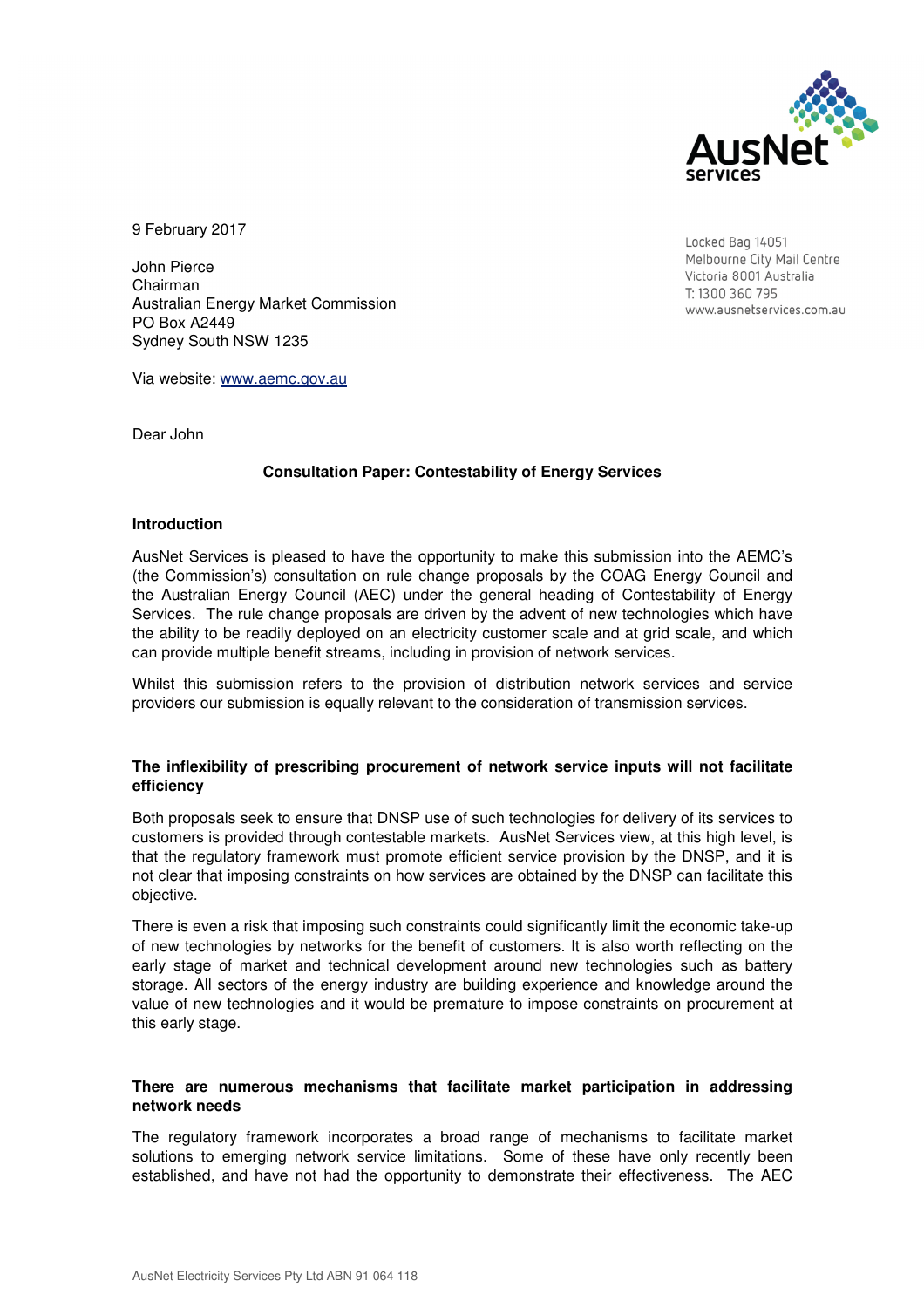proposals are not only unnecessary, but their consideration is premature and reflects their commercial interest.

The AEMC Consultation Paper recognises these mechanisms and arrangements as well, which, at a summary level cover:

- Transparency through public reporting and consultation on impending network constraints, costs, and opportunities for non-augmentation solutions to relieve these, and publication of demand side strategies for engaging with proponents;
- The application of the regulatory investment test, which prescribes assessment of options on technology neutral basis;
- Expenditure scrutiny and rigorous efficiency assessment by the AER, which determines an efficient level of expenditure for the provision of network services, which includes review of options analysis and solution design;
- Incentives to ensure capex is not favoured over opex solutions, and demand management incentives which are currently being enhanced by the AER;
- Ring-fencing of the DNSP, reinforcing the network services focus of DNSP activities and incorporating provisions to address potential related party discrimination and share 'facilities access' revenues, via the shared asset guideline, with customers.

#### **Incentive regulation needs to be enhanced**

Prescribing inputs procurement would depart from the principles of incentive regulation, which underpin the Australian regulatory approach. Facing transformational change in the energy sector there is a need for work to make these incentives more effective, not to remove them. This would lead toward the alternative 'cost of service' regulatory approach and would clearly be a backward step, impacting progress toward ever more efficient provision of network services with resulting lower energy supply costs for customers.

The CSIRO / ENA network transformation roadmap includes a number of recommendations for enhancing the regulatory framework, including trialling a TOTEX approach to expenditure categorisation. There are other recommendations around developing the customer orientation of network services, which, subject to the appropriate disciplines, should be encouraged.

#### **Regulatory arrangements should benefit ALL customers**

DNSPs objective is to provide efficient network services across the region of their network. Potentially there will be parts of the network to which 'grid service' market participants are not attracted. In these instances, the DNSP must still be able to implement its identified efficient option, based on the optimal mix of assets and other inputs to deliver the services in the particular situation.

This may arise at the extremity of the grid. An example is the choice between continued operation of an overhead network serving isolated customers and the alternative of replacing this with a standalone supply. The obligation to supply these existing customers lies with the DNSP, no other party has equivalent accountability. The standalone supply clearly involves generation, however the model envisaged by AusNet Services for maintaining of regulated network services in these circumstances is one where normal contestable retail services is unaffected. In these circumstances the distribution and / or network service would not be severed. Our model was included in our submission to the COAG EC consultation on standalone power systems in August 2016. A copy is provided as an attachment.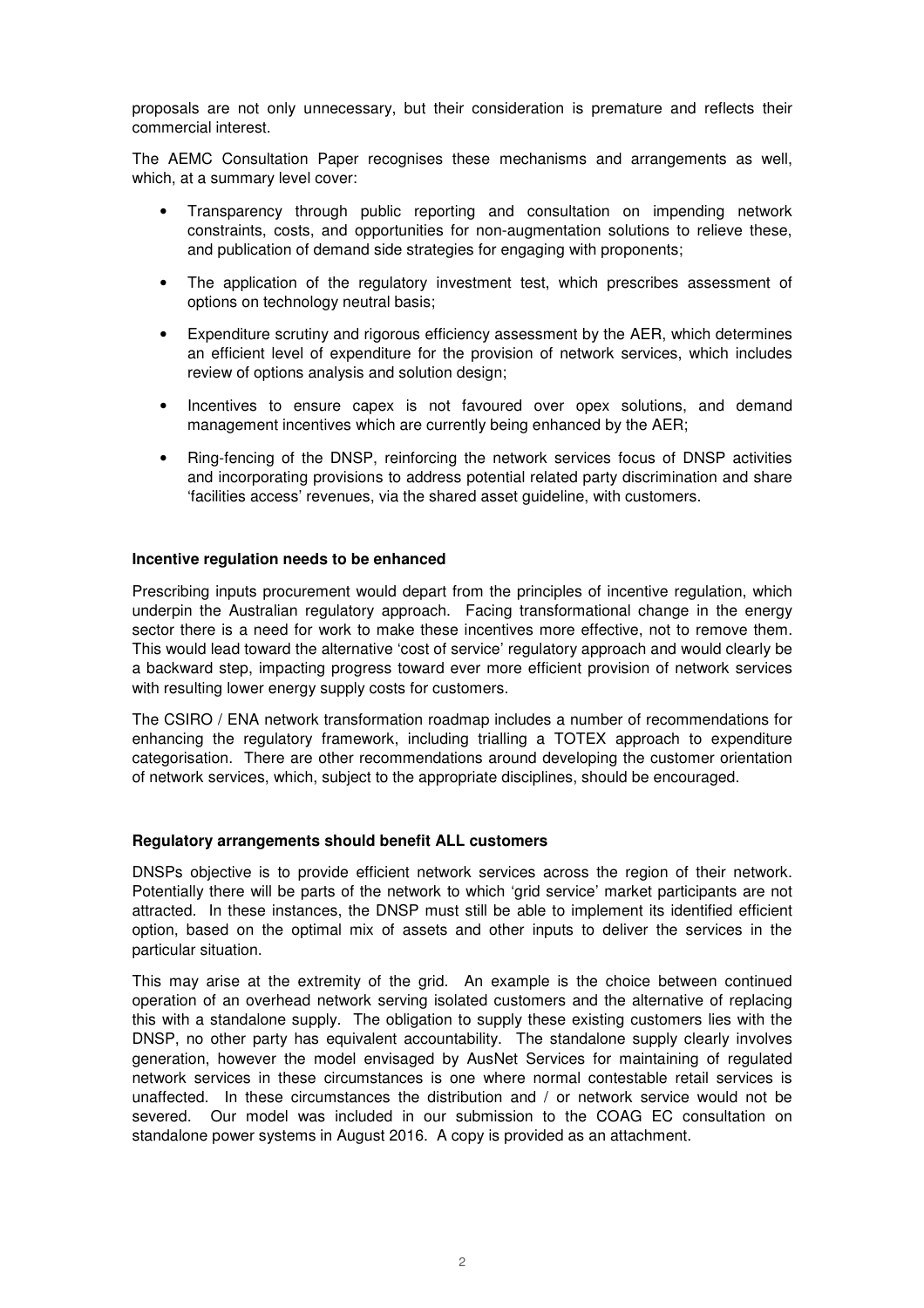Clarification in the Rules that these services satisfy the definition of distribution services is urgently required, consistent with the rule change request submitted by Western Power<sup>1</sup>. AusNet Services currently has situations where the solution outlined in the above example would provide the most efficient solution.

## **Further attention to services classification proposed by the AER is warranted**

In the Consultation Paper the Commission explains that it is services, rather than inputs, that are the subject of classification under the Australian incentive regulation framework. This is not arbitrary, it is inherent feature of the framework.

During the course of the AER's development of ring-fencing guidelines for DNSPs, it was identified that further attention to appropriate service classification was needed to complement and effectively operationalise the ring-fencing guideline. As a result, the AER intends to develop a guideline for classification of services<sup>2</sup>. AusNet Services supports the establishment of a services classification guideline for this purpose.

Examination of the National Electricity Rules and National Electricity Law does not indicate any explicit guidance for service classification, although course of conduct is a focus on the degree to which services are contestable. More broadly though, AusNet Services supports findings and milestones of the Electricity Network Transformation Roadmap in relation to the regulatory framework<sup>3</sup>. Milestone 3 in the Key Concepts Report promotes regulatory frameworks that are more adaptive to emerging competition. This would incorporate testing as to whether regulation is needed, and processes for shifting services out of regulation, implemented in the context of an overall integrated plan for the regulatory framework.

## **The truncated RIT process is unnecessary, as recently finalised Rules will provide the market facilitation desired**

The Commission has only recently established new reporting obligations for network constraints, in its final determination on the LGNC rule change. The Commission's webpage reference states that:

*The final rule would require DNSPs to annually complete a 'system limitation report' providing the following information:* 

- *The name or identifier and location of network assets where a system limitation or projected system limitation has been identified during the forward planning period;*
- *The estimated timing of the system limitation or projected system limitation;*
- *The proposed solution to remedy the system limitation;*
- *The estimated capital or operating costs of the proposed solution; and*
- *The amount by which peak demand at the location of the system limitation or projected system limitation would need to be reduced in order to defer the proposed solution, and the dollar value to the DNSP of each year of deferral.*

We note that the Commission's final determination was made subsequent to the AEC rule change request.

 1 Western Power rule change request, September 2016, referenced as 'Alternatives to Gridsupplied Network Services' on AEMC website<br><sup>2</sup> AER, Electricity Distribution Ring fancing Cui

AER, Electricity Distribution Ring-fencing Guideline, Explanatory Statement, November 2016, page 80<br> $3.5814$  C

ENA-CSIRO, Electricity Transformation Roadmap: Key Concepts Report, December 2016, page 49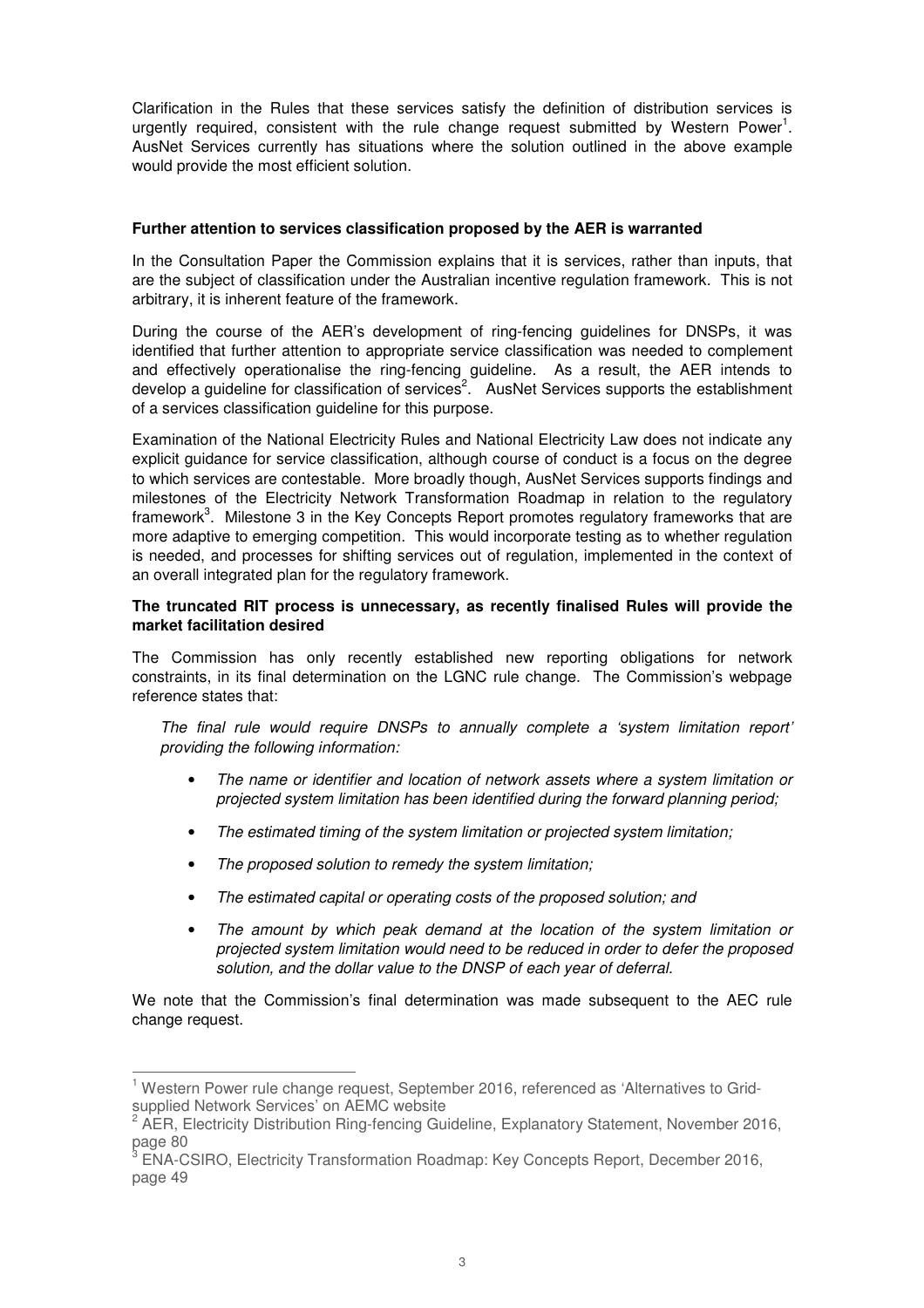Separately, the networks have undertaken to maintain the Network Opportunity Maps tool developed by the Institute of Sustainable Futures, which provides a transparent, granular, user friendly view of impending network constraints and their importance to the networks. This information is provided in the public domain and its coverage is across the NEM.

# **The current framework does not inhibit the realisation of value from assets providing multiple service streams**

The AEC rule change request is based in part on its claim that there is an inability of demand response and network support services to monetize the value they produce with regard to both network peak and energy peak  $\left[\text{demand}\right]^4$ .

AusNet Services experience is that this is not the case. The Commission should not take this contention at face value, and should explore whether there are actual barriers to realizing the full value the assets can offer into various markets.

By way of example, AusNet Services contracts for the provision of network support services for its Traralgon zone substation. The arrangements were established as an efficient solution to relieve network constraints, deferring investment in additional transformation. The services are provided by 10MW of embedded generation, constructed in conjunction with the network need. However, the arrangements with the service provider specify the network support service only, and do not restrict the generator from operating in the wholesale energy market, subject to satisfying its network support obligations.

The majority of AusNet Services demand management are struck directly with large load customers. One example is an agricultural facility near Euroa. This customer utilises their own on-site backup generation to reduce their net load at times of network peak demand. Under a Network Support Agreement, AusNet Services makes a payment to the customer to reflect the network value of the load reduction. This arrangement demonstrates that customers who are normally load customers are able to access 'grid service' value. They are also free to contract with other parties to access the energy market value of such load reductions.

If, however, the services were clearly more efficiently provided by the DNSP owning and operating the plant (and there are clearly regulatory disciplines around such decision making) then participants in other markets would have the opportunity to contract with the DNSP to access the facilities. The regulatory regime encourages this, through the Shared Asset Guideline, and there is strong evidence that DNSPs will be open to such opportunities.

A further example involves the 1MWh AusNet Services Grid Energy Storage System. This facility is owned by AusNet Services and is an innovation project to trial the value of large scale storage to the electricity distribution network. We identified early on that exploring the full range of value streams was important in understanding the viability of energy storage. A number of discussions were held with an energy retailer about partnering to explore the traded wholesale market value of the facility. However this offer was not taken up.

Our experience from evaluating opportunities for energy storage to provide non-network services is that the relative magnitude of the different value streams is highly case specific. For network applications, the network value is often dominant and the energy value might not be large enough to overcome the additional costs to access the value.

 4 AEMC, Consultation Paper, Box 5.8, page 71.